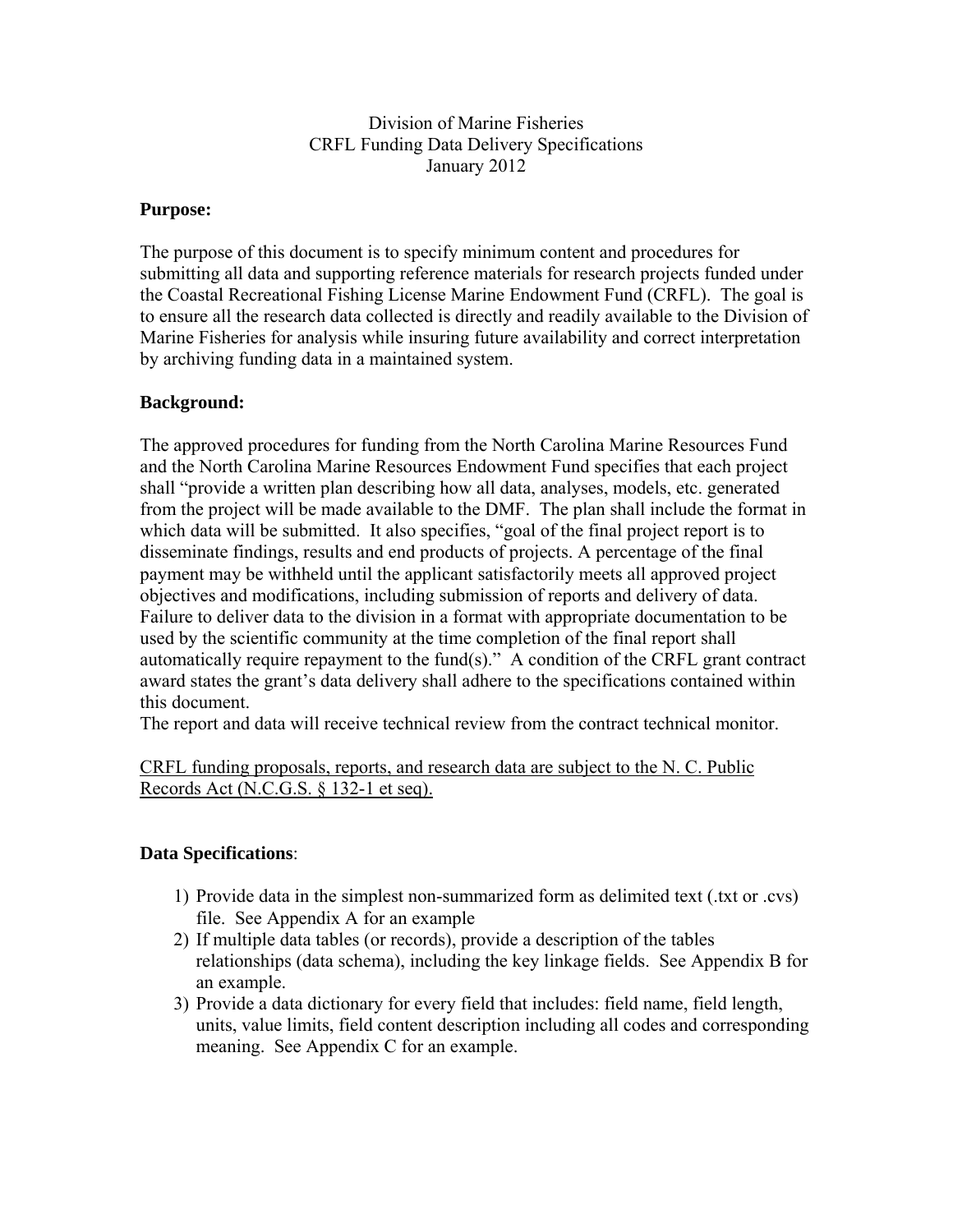- 4) GIS data sets generated by the project must be supplied as part of the deliverables. Metadata must accompany the data sets. The datasets are to be in simple easily transported form using the conventional geographic coordinate system.
- 5) An electronic copy (.pdf) of the final report.

Recipient is accountable for delivering the above items to the grant technical monitor at the time specified in the grant award.

#### **Submittal Process**:

Funding awarded to applicants will be administered by the DMF. Funding recipients will submit reports and data as specified in the award letter to the DMF Administrative Services Office. DMF Administrative Services Office will coordinate an initial assessment of the final report and delivered data to ensure completeness in terms of reporting and data delivery requirements. The report and data will receive technical review from the grant technical monitor. Upon making the determination that the report and data delivery are complete, DMF staff will recommend final disbursement to the Fisheries Director.

Applicant's questions or concerns on data delivery specifications should be directed to CRFL Project Coordinator at (252) 808-8004.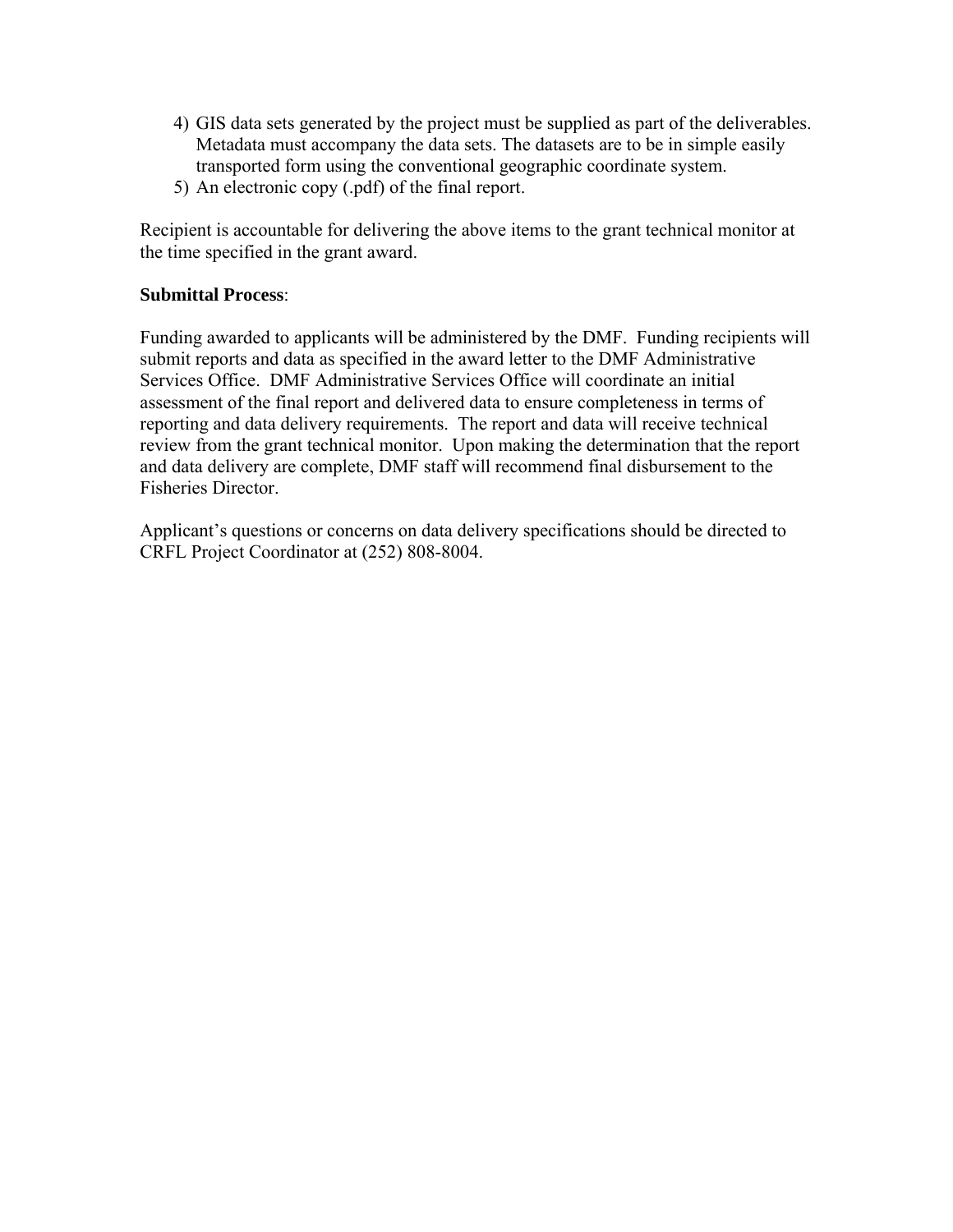#### **Appendix A** Example .txt delimited data file (Areef.txt)

Control1, project, year, month, day, location, stemp, btemp, depth, gear, species, spstaus,colnum, freq,leng

| $0111328, 140, 1, 6, 12, 0004300700, 25.4, ., 15, 430, 8835020301, 0,$  |                                    | 21, 1, 266,    |
|-------------------------------------------------------------------------|------------------------------------|----------------|
| 0111328, 140, 1, 6, 12, 0004300700, 25.4, ., 15, 430, 8835020301, 0,    |                                    | 21, 1, 225,    |
| 0111328, 140, 1, 6, 12, 0004300700, 25.4, ., 15, 430, 8835020301, 0,    |                                    | 21, 1, 195,    |
| 0111328, 140, 1, 6, 12, 0004300700, 25.4, ., 15, 430, 8835020301, 0,    |                                    | 21, 1, 242,    |
| 0111328, 140, 1, 6, 12, 0004300700, 25.4, ., 15, 430, 8835020301, 0,    |                                    | 21, 1, 230,    |
| 0111328, 140, 1, 6, 12, 0004300700, 25.4,                               | $\ldots$ , 15, 430, 8835020301, 0, | 21, 1, 230,    |
| 0111328, 140, 1, 6, 12, 0004300700, 25.4,                               | $\ldots$ , 15, 430, 8835020301, 0, | 21, 1, 250,    |
| 0111328, 140, 1, 6, 12, 0004300700, 25.4,                               | $\ldots$ , 15, 430, 8835020301, 0, | 21, 1, 238,    |
| 0111328, 140, 1, 6, 12, 0004300700, 25.4,                               | $\ldots$ , 15, 430, 8835020301, 0, | 21, 1, 255,    |
| 0111328, 140, 1, 6, 12, 0004300700, 25.4,                               | $\ldots$ , 15, 430, 8835020301, 0, | 21, 1, 265,    |
| 0111328, 140, 1, 6, 12, 0004300700, 25.4,                               | $\ldots$ , 15, 430, 8835020301, 0, | 21, 1, 198,    |
| 0111328, 140, 1, 6, 12, 0004300700, 25.4,                               | $\ldots$ , 15, 430, 8835020301, 0, | 21, 1, 271,    |
| 0111328, 140, 1, 6, 12, 0004300700, 25.4,                               | $\ldots$ , 15, 430, 8835020301, 0, | 21, 1, 275,    |
| 0111328, 140, 1, 6, 12, 0004300700, 25.4,                               | $\ldots$ , 15, 430, 8835020301, 0, | 21, 1, 269,    |
| 0111328, 140, 1, 6, 12, 0004300700, 25.4,                               | $\ldots$ , 15, 430, 8835020301, 0, | 21, 1, 291,    |
| 0111328, 140, 1, 6, 12, 0004300700, 25.4,                               | $\ldots$ , 15, 430, 8835020301, 0, | 21, 1, 181,    |
| 0111328, 140, 1, 6, 12, 0004300700, 25.4,                               | $\ldots$ , 15, 430, 8835020301, 0, | 21, 1, 220,    |
| 0111328, 140, 1, 6, 12, 0004300700, 25.4,                               | $\ldots$ , 15, 430, 8835020301, 0, | 21, 1, 240,    |
| 0111328, 140, 1, 6, 12, 0004300700, 25.4,                               | $\ldots$ , 15, 430, 8835020301, 0, | 21, 1, 229,    |
| 0111328, 140, 1, 6, 12, 0004300700, 25.4,                               | $\ldots$ , 15, 430, 8835020301, 0, | 21, 1, 218,    |
| 0111328, 140, 1, 6, 12, 0004300700, 25.4,                               | $\ldots$ , 15, 430, 8835020301, 0, | 21, 1, 174,    |
| 0111328, 140, 1, 6, 12, 0004300700, 25.4,                               | $\ldots$ , 15, 430, 8835400101, 0, | 18, 1, 180,    |
| 0111328, 140, 1, 6, 12, 0004300700, 25.4,                               | $\ldots$ , 15, 430, 8835400101, 0, | 18, 1, 205,    |
| 0111328, 140, 1, 6, 12, 0004300700, 25.4,                               | $\ldots$ , 15, 430, 8835400101, 0, | 18, 1, 196,    |
| 0111328, 140, 1, 6, 12, 0004300700, 25.4,                               | $\ldots$ , 15, 430, 8835400101, 0, | 18, 1, 194,    |
| 0111328, 140, 1, 6, 12, 0004300700, 25.4,                               | $\ldots$ , 15, 430, 8835400101, 0, | 18,<br>1, 207, |
| 0111328, 140, 1, 6, 12, 0004300700, 25.4,                               | $\ldots$ , 15, 430, 8835400101, 0, | 18,<br>1, 224, |
| 0111328, 140, 1, 6, 12, 0004300700, 25.4,                               | $\ldots$ , 15, 430, 8835400101, 0, | 18,<br>1, 192, |
| 0111328, 140, 1, 6, 12, 0004300700, 25.4,                               | $\ldots$ , 15, 430, 8835400101, 0, | 18,<br>1, 210, |
| 0111328, 140, 1, 6, 12, 0004300700, 25.4,                               | $\ldots$ , 15, 430, 8835400101, 0, | 18,<br>1, 202, |
| 0111328, 140, 1, 6, 12, 0004300700, 25.4,                               | $\ldots$ , 15, 430, 8835400101, 0, | 18,<br>1, 190, |
| 0111328, 140, 1, 6, 12, 0004300700, 25.4,                               | $\ldots$ , 15, 430, 8835400101, 0, | 18, 1, 217,    |
| 0111328, 140, 1, 6, 12, 0004300700, 25.4,                               | $\ldots$ , 15, 430, 8835400101, 0, | 18, 1, 208,    |
| 0111328, 140, 1, 6, 12, 0004300700, 25.4,                               | $\ldots$ , 15, 430, 8835400101, 0, | 18, 1, 197,    |
| 0111328, 140, 1, 6, 12, 0004300700, 25.4,                               | $\ldots$ , 15, 430, 8835400101, 0, | 18, 1, 210,    |
| 0111328, 140, 1, 6, 12, 0004300700, 25.4, ., 15, 430, 8835400101, 0,    |                                    | 18, 1, 211,    |
| $0111328, 140, 1, 6, 12, 0004300700, 25.4, ., 15, 430, 8835400101, 0,$  |                                    | 18, 1, 189,    |
| $0111328, 140, 1, 6, 12, 0004300700, 25.4, .$ , 15, 430, 8835400101, 0, |                                    | 18, 1, 168,    |
| $0111328, 140, 1, 6, 12, 0004300700, 25.4, ., 15, 430, 8835400101, 0,$  |                                    | 18, 1, 197,    |
| $0111328, 140, 1, 6, 12, 0004300700, 25.4, ., 15, 430, 8835430101, 0,$  |                                    | 1, 1, 138,     |
| 0111328, 140, 1, 6, 12, 0004300700, 25.4, ., 15, 430, 8835430102, 0,    |                                    | 1, 1, 163,     |
| $0111328, 140, 1, 6, 12, 0004300700, 25.4, ., 15, 430, 8835430201, 0,$  |                                    | 1, 1, 294,     |
| $0111328, 140, 1, 6, 12, 0004300700, 25.4, ., 15, 430, 8835430401, 0,$  |                                    | 3, 1, 103,     |
| 0111328, 140, 1, 6, 12, 0004300700, 25.4, ., 15, 430, 8835430401, 0,    |                                    | 3, 1, 235,     |
| $0111328, 140, 1, 6, 12, 0004300700, 25.4, ., 15, 430, 8835430401, 0,$  |                                    | 3, 1, 257,     |
| $0111329, 140, 1, 8, 8, 0004300700, 28.5, ., 17, 430, 8835020301, 0,$   |                                    | 11, 1, 223,    |
| $0111329, 140, 1, 8, 8, 0004300700, 28.5, ., 17, 430, 8835020301, 0,$   |                                    | 11, 1, 268,    |
| $0111329, 140, 1, 8, 8, 0004300700, 28.5, ., 17, 430, 8835020301, 0,$   |                                    | 11, 1, 220,    |
|                                                                         |                                    |                |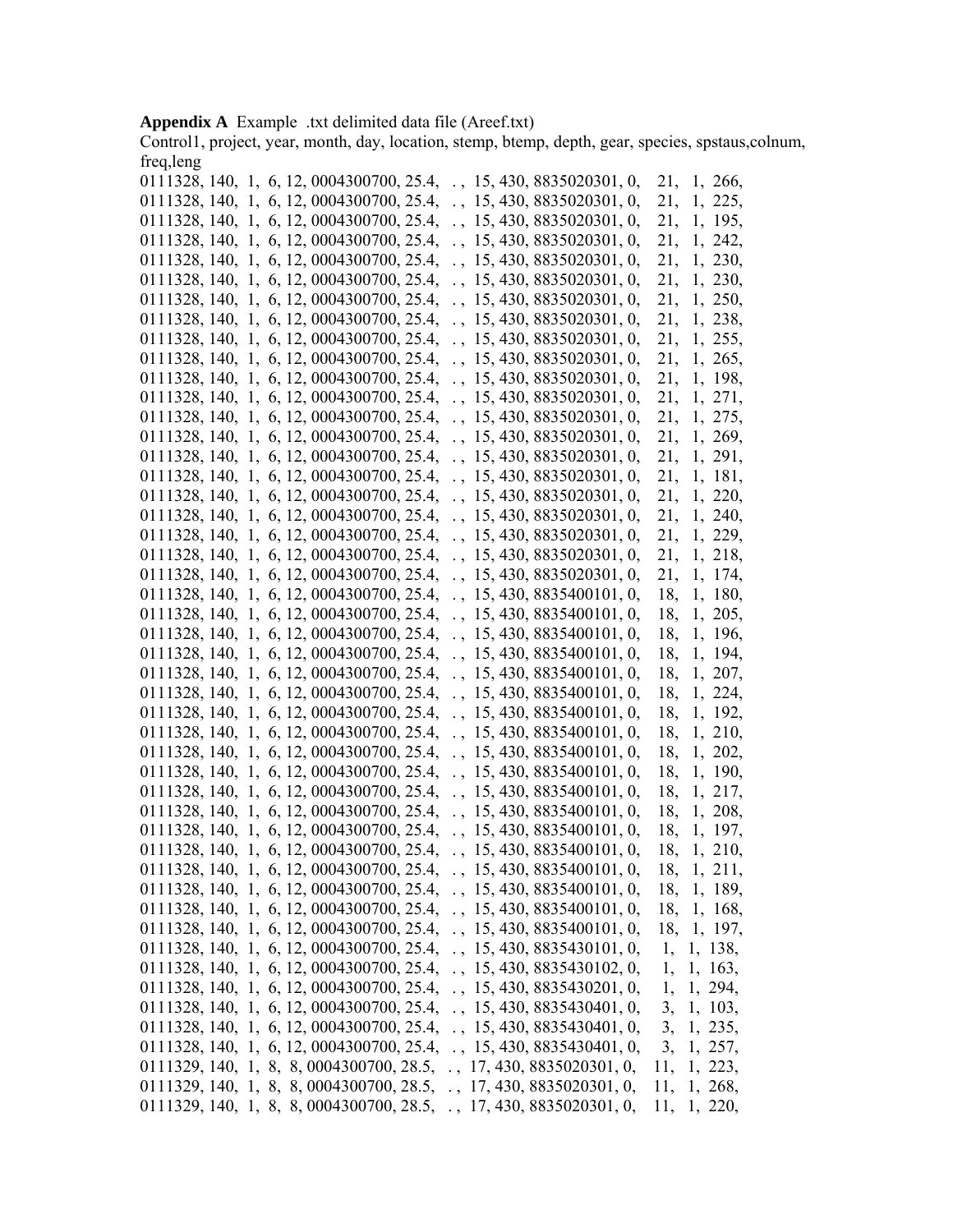**Appendix B.** Example Description of data relationships

 $\overline{a}$ 

The Project Database consists of a hierarchical set of 128 byte ASCII records that detail various fishery biological data collected under the funded grant.

The hierarchical set of 128 byte ASCII (text) records that make up the Database currently consists of seven record types:

| <b>Environmental Data</b>          |
|------------------------------------|
| Fishing Gear Data                  |
| Replicate Data <sup>1</sup>        |
| Species Data                       |
| <b>Individual Fish Data</b>        |
| Individual Fish Age Data           |
| Individual Fish Tag Recapture Data |
|                                    |



From a record structure perspective, Record Type 1 points to Record Type 2. Record Type 2 points to Record Type 3 and Record Type 3 points to Record Type 4. Record Type 8 is logically an extension of Record Type 1 and similarly Record Types 5 and 9 are extensions of Record Type 4.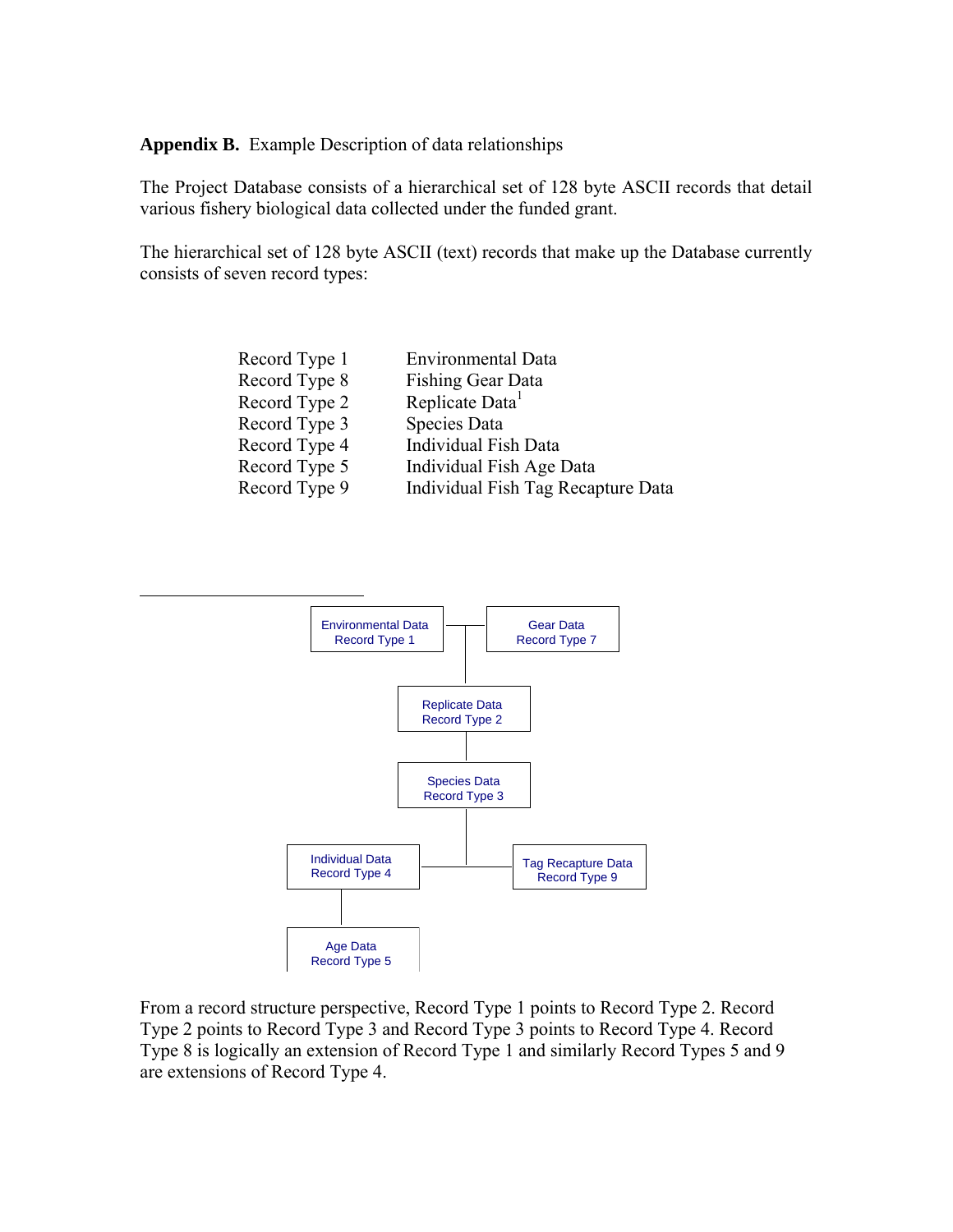The relationship between records is established with key fields that exist within the record. The control (key) information is the combination of fields that is unique to a collection and the records contained in that collection. It is these fields that enable several records from a collection to be linked. Information contained on a given record type applies to all following records in the hierarchy. Key fields for the database record type take the form shown below.

Format and Position of Key Information Fields in the Database

| Number of | Position     |
|-----------|--------------|
| bytes     | to the first |
|           |              |
|           | $2 - 8$      |
|           | $9 - 10$     |
| 10        | $11 - 12$    |
|           |              |
|           | $22 - 24$    |
|           |              |

Record types 1 and 8 contain the overall collection data such as location, environmental parameters and collection effort information. Each record type is given a SEQUENCE NUMBER which is prefixed by the last two digits of the collection year (e.g. 9700001.) This constitutes the second field of the key information and appears in the same position on each record type associated with that collection. The first field of the key information identifies the RECORD TYPE.

The second record type contains replicate information. More than one replicate (record type 2) may be associated with an Environmental and Station Record. Within a collection, Replicate Records are numbered from 01 and increased sequentially by one. Replicate 00 is reserved for special use such as bait fish caught but not sampled. The REPLICATE NUMBERS are the third field of the key information. All record types other than 1 and 8 have replicate identification.

Species Records, record type 3, contain information on a given species or size class of a species collected in a replicate sample. The total number and weight collected, sampled and subsampled are indicated. A phylogenetic ten digit SPECIES code developed by the National Oceanographic Data Center (1981) and a one digit code indicating the SPECIES STATUS (size class) constitute the fourth and fifth fields of the key information. All record types 3 - 5, and 9 give a SPECIES and SPECIES STATUS identification.

Individual and Annulus Records, record types 4 and 5, give information on an, individual (s) of a species. Individual Records give information on size, age, reproductive stage, etc. of an individual member of a species. Each record type 4 is a given a number; these LINE NUMBERS are the last field of the key information. If an individual is aged and distance to annulus measurements are taken, Annulus Records,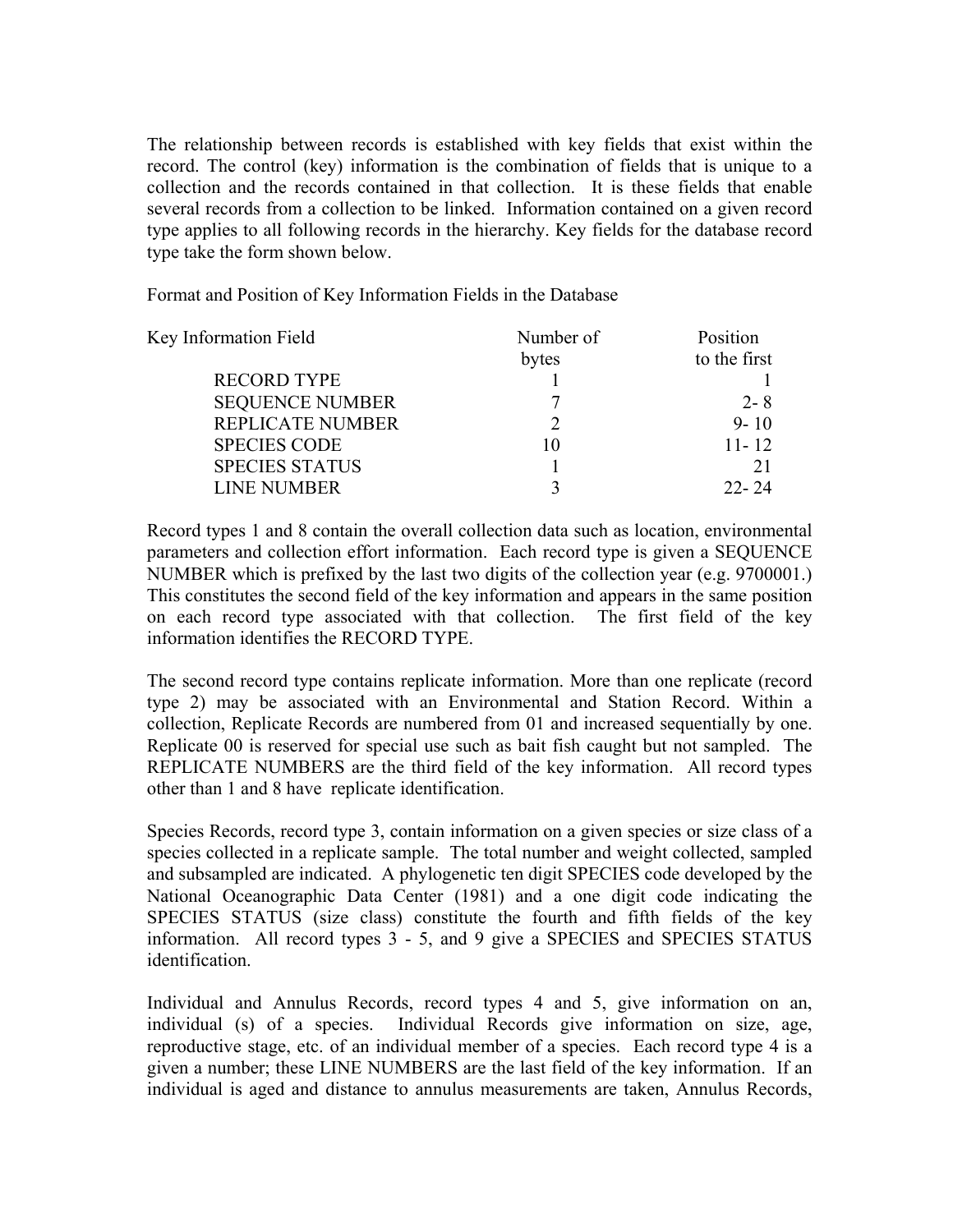record type 5, contain these measurements. The key field LINE NUMBER, which also appears on the record type 5, is used to link the two records for the same individual, i.e. they have the same LINE NUMBER.

Tag Recapture Records, record type 9, contain data for every tagged individual that has been recaptured. Such data are RECAPTURE DATE, LOCATION, GEAR, etc. Each tag Recapture Record is stored with the collection in which that tagged individual was released. Each record type 9 of a collection is LINE numbered sequentially. The corresponding record type 4 is located by using the TAG NUMBER field which present in both records.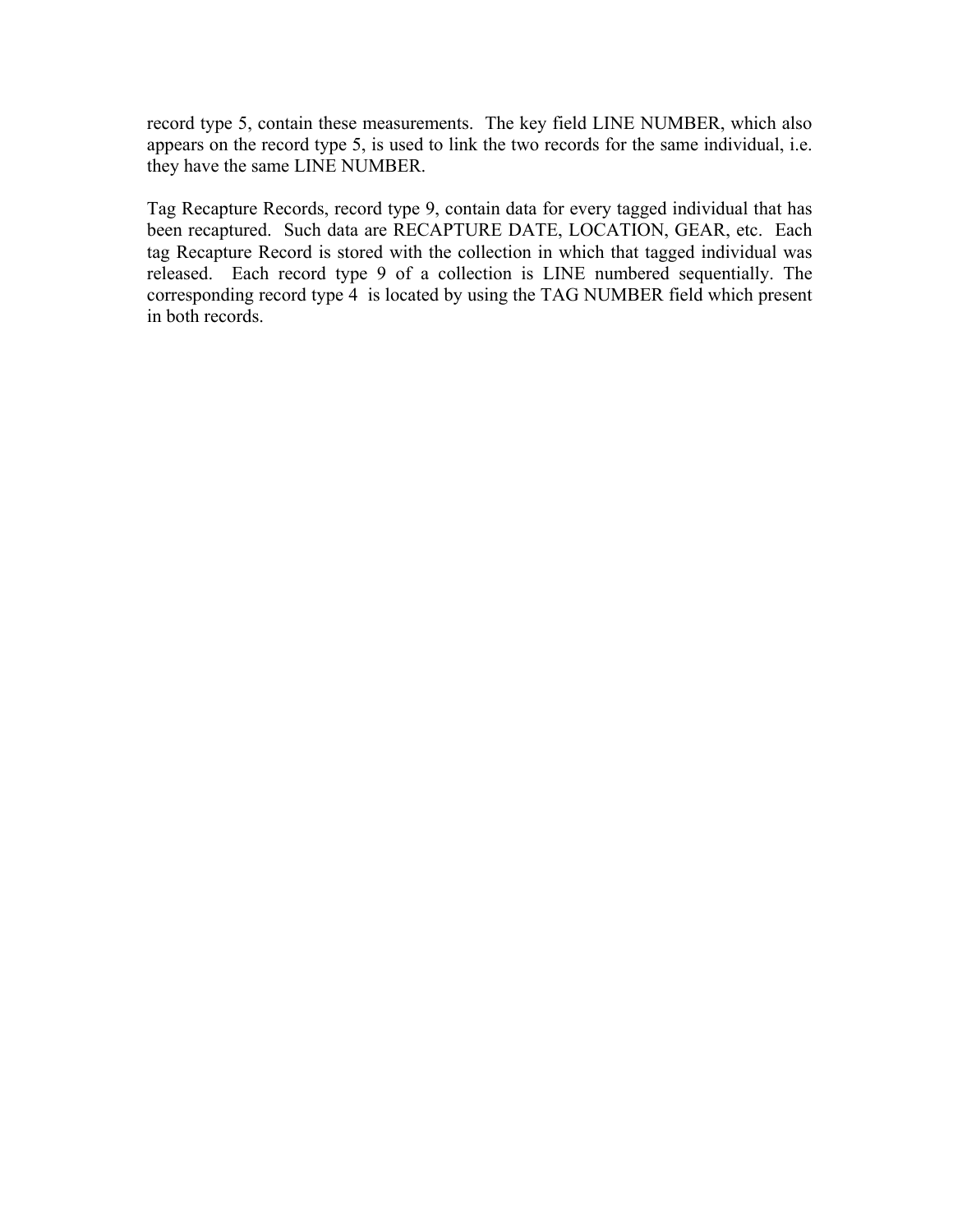**Appendix C** Example of a data dictionary

| Rec.<br><b>Type</b> | Column<br>$\frac{\mu}{2}$ | Field<br><b>Name</b>       | Units                 | Limits           | Mandatory (M)<br>vs. Desired (D) | Comments                                                                                                                                    |
|---------------------|---------------------------|----------------------------|-----------------------|------------------|----------------------------------|---------------------------------------------------------------------------------------------------------------------------------------------|
| $\mathbf I$         | $2 - 8$                   | Sequence Number            | N/A                   | N/A              | M                                | Unique number for each collection.                                                                                                          |
|                     | $25 - 27$                 | Program                    | N/A                   | N/A              | M                                | 140                                                                                                                                         |
|                     | 28-33                     | Date                       | N/A                   | N/A              | M                                | Date sampled (YY-MM-DD).                                                                                                                    |
|                     | $34 - 38$                 | Station                    | N/A                   | N/A              | M                                | <b>Artificial Reef Number</b>                                                                                                               |
|                     | 39-48                     | <b>Starting Location</b>   | N/A                   | N/A              | M                                | See Appendix B1 of the coding manual.                                                                                                       |
|                     | 54-57                     | Time Gear Ended<br>Fishing | Hours $\&$<br>Minutes | $0 - 2400$       | M                                | Time gear ended fishing.                                                                                                                    |
|                     | 58-61                     | Duration                   | Minutes               | $1-99$           | M                                | Time span of sampling period.                                                                                                               |
|                     | $62 - 64$                 | Gear $# 1$                 | N/A                   | 421, 430,<br>434 | M                                | $421$ = Floatline<br>$430 =$ Bottomline<br>$434 =$ Trolling                                                                                 |
|                     | 65-68                     | Gear Parameter #1          | Feet                  | N/A              | M                                | $421$ = Depth of Hooks<br>$434$ = Depth of Hooks                                                                                            |
| I                   | 69-72                     | Gear Parameter #2          | N/A                   | 1, 2, 3, 4       | $M$ .                            | Lines fished:<br>float line = 1 or 2 if gear = $421$<br>bottom fishing $= 1,2,3,$ or 4 if gear $= 430$<br>trolling = 1 or 2 if gear = $434$ |
|                     | $73 - 76$                 | Gear Parameter #3          | N/A                   | $\overline{2}$   | M                                | Mandatory if gear $430 = 2$                                                                                                                 |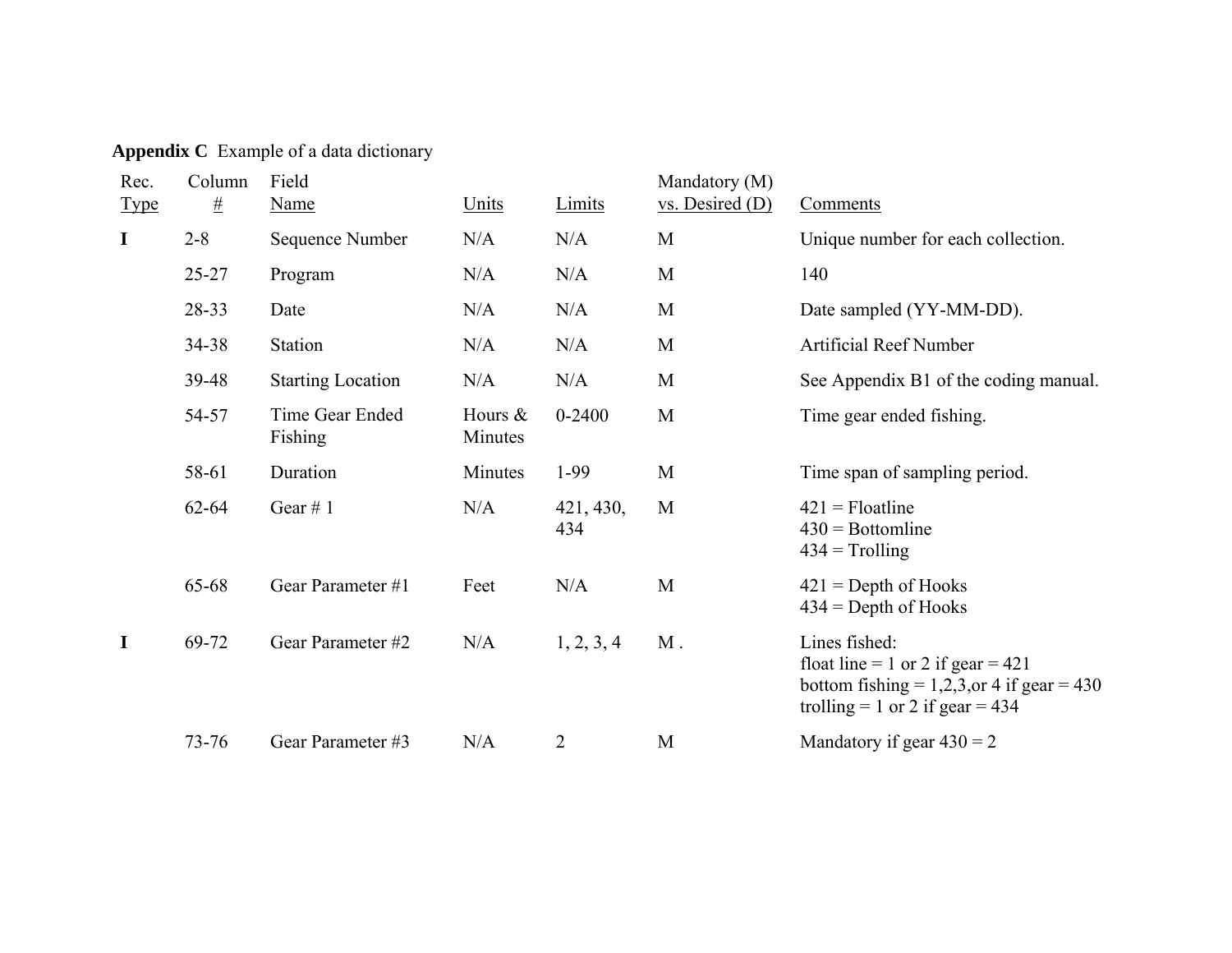| Rec.<br><b>Type</b> | Column<br>$\#$ | Field<br><b>Name</b>      | Units         | Limits   | Mandatory (M)<br>$vs.$ Desired $(D)$ | Comments                       |                  |
|---------------------|----------------|---------------------------|---------------|----------|--------------------------------------|--------------------------------|------------------|
|                     | 80             | <b>Bottom Composition</b> | N/A           | $1-9$    | M                                    | Type of material:              |                  |
|                     |                |                           |               |          |                                      | $A =$ Dome                     | $J =$ Reef Balls |
|                     |                |                           |               |          |                                      | $B = Cube$<br>Units            | $K = Old Can$    |
|                     |                |                           |               |          |                                      | $C =$ Pipe<br>Units            | $L = New Can$    |
|                     |                |                           |               |          |                                      | $D = Train Car$<br>Rock        | $M = Natural$    |
|                     |                |                           |               |          |                                      | $E =$ Concrete Rubble          |                  |
|                     |                |                           |               |          |                                      | $F = Tires$                    |                  |
|                     |                |                           |               |          |                                      | $G = Vessel \le 100'$          |                  |
|                     |                |                           |               |          |                                      | $H = Vessel > 100'$            |                  |
|                     |                |                           |               |          |                                      | $I = Other$                    |                  |
|                     | 82-84          | Depth                     | Meters        | N/A      | $\mathbf M$                          | Coded with an assumed decimal. |                  |
| $\mathbf I$         | 85-87          | Air Temperature           | $\rm EC$      | $0 - 40$ | ${\bf D}$                            |                                |                  |
|                     | 88-90          | Surface Temperature       | $\mathcal{C}$ | $0 - 40$ | $\mathbf M$                          |                                |                  |
|                     | 91-93          | <b>Bottom Temperature</b> | $\mathcal{C}$ | $0 - 40$ | $\mathbf D$                          |                                |                  |
|                     | 94-96          | <b>Surface Salinity</b>   | N/A           | 000-450  | $\mathbf D$                          |                                |                  |
|                     | 97-99          | <b>Bottom Salinity</b>    | N/A           | 000-450  | $\mathbf D$                          |                                |                  |
|                     |                |                           |               |          |                                      |                                |                  |